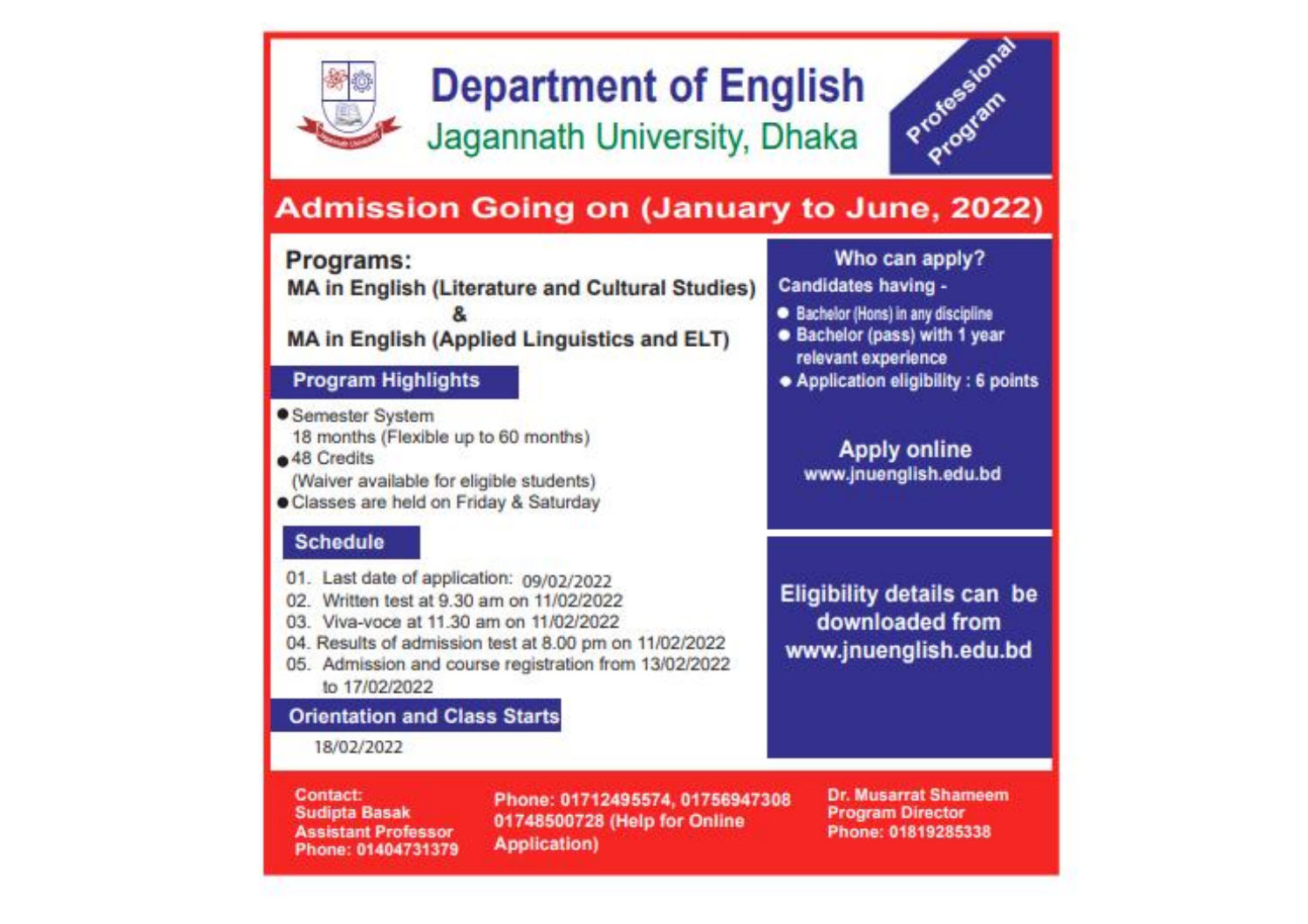### **Jagannath University, Dhaka Department of English**

#### **Application Eligibility for M.A. in English (Professional) Program in January to June Semester 2022 & Other Necessary Details of the Program**

Candidates having any one of the following qualifications can apply for enrolment in M. A. in English (Professional) Program at Jagannath University:

- 1. Bachelors (Hon's) in any discipline, or
- 2. Bachelors (Pass)

Minimum qualifying points for application is 6, and the points will be calculated in the following manner:

#### **SSC or Equivalent**

| <b>SSC</b>        | <b>O</b> Level | <b>Qualifying Points</b> |
|-------------------|----------------|--------------------------|
| GPA/Division      | GPA            |                          |
| $-4.0/1^{ST}$     | $\geq$ 3.0     |                          |
| $\geq 3.0/2^{ND}$ | $\geq$ 2.      |                          |
| $\geq 2.0/3^{RD}$ |                |                          |

#### **HSC or Equivalent**

| HSC                       | A Level | <b>Qualifying Points</b> |
|---------------------------|---------|--------------------------|
| GPA/Division              | GPA     |                          |
| $\geq \frac{1.0}{1^{ST}}$ |         |                          |
| $\leq 3.0/2^{ND}$         |         |                          |
| $I \cap RD$               | 1.0     |                          |

The GCE passed applicants have to earn at least grade C in any five subjects in their O Level and have to earn at least grade C in any two subjects in A level.

#### **Bachelor and Master Program**

| <b>Degree</b>                          | 1 <sup>ST</sup> Class/CGPA | $2^{ND}$ Class/CGPA | 3 <sup>RD</sup> Class/CGPA |
|----------------------------------------|----------------------------|---------------------|----------------------------|
| Bachelor's degree (Pass)               |                            |                     |                            |
| Bachelor's degree (Hons) or Equivalent |                            |                     |                            |
| Master's degree                        |                            |                     |                            |

#### **Four Year Bachelor Program**

| Tour Tear Dachelor Frogram |   |   |
|----------------------------|---|---|
|                            | - | ∼ |
|                            |   |   |
|                            |   |   |

Graduates fulfilling the above-mentioned criteria can apply in the prescribed form to be downloaded from [www.jnu.ac.bd](http://www.jnu.ac.bd) or from the Facebook group: jnuenglisheve. Duly filled up forms along with copies of attested mark sheets and certificates of all examinations are to be submitted to the department within the stipulated time.

#### **Evaluation Criteria of Admission Test:**

An applicant has to obtain a minimum qualifying score in the admission test set by the admission committee to qualify in the written test. To assess an applicant`s eligibility for admission to the MA (Professional) program, total marks allocation will be as follows:

| <b>Evaluation Areas</b>                       | <b>Marks Allocated</b>                                  |  |
|-----------------------------------------------|---------------------------------------------------------|--|
| Written Test                                  | 80                                                      |  |
| Interview                                     | 20                                                      |  |
| Qualifying points in SSC, HSC or Equivalents, | 72 (Highest qualifying points will be 12, so            |  |
| Bachelor and Master Program                   | $12\times6=72$ and lowest will be 6, so $6\times6=36$ ) |  |
| Total                                         | 172                                                     |  |